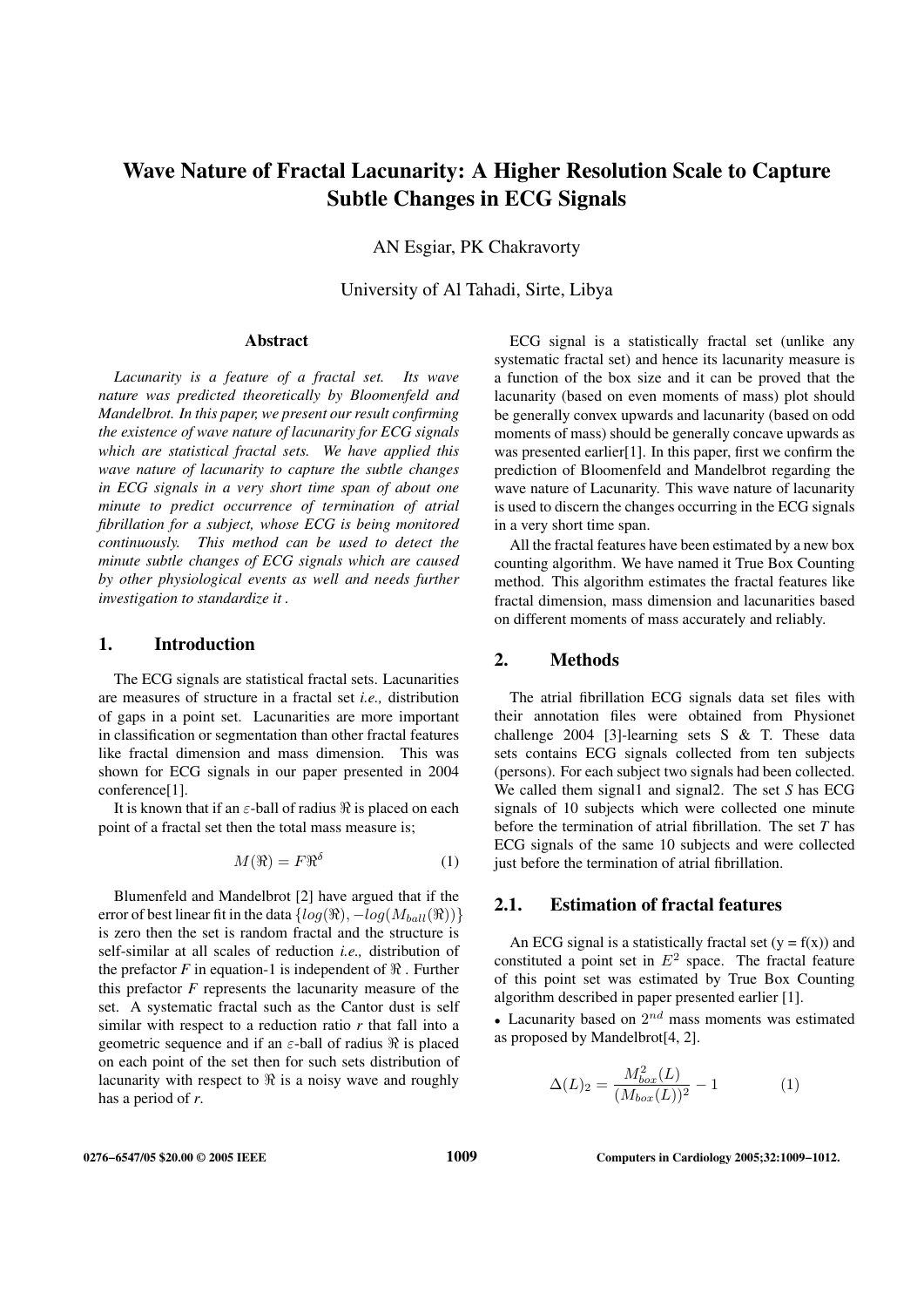

Figure 1. Fractal dimension plot - slope of  $\{log(L), -log(N_{box}(L))\}$  - for all subjects. *blue* + is from set S, signal-2 and  $red \triangleright$  is from set T, signal-2.



Figure 2. Lacunarity based on 15th {∆(L)<sup>15</sup> - L} plot for all subjects. *Green* is from set S, signal-2 and *Magenta* is from set T, signal-2.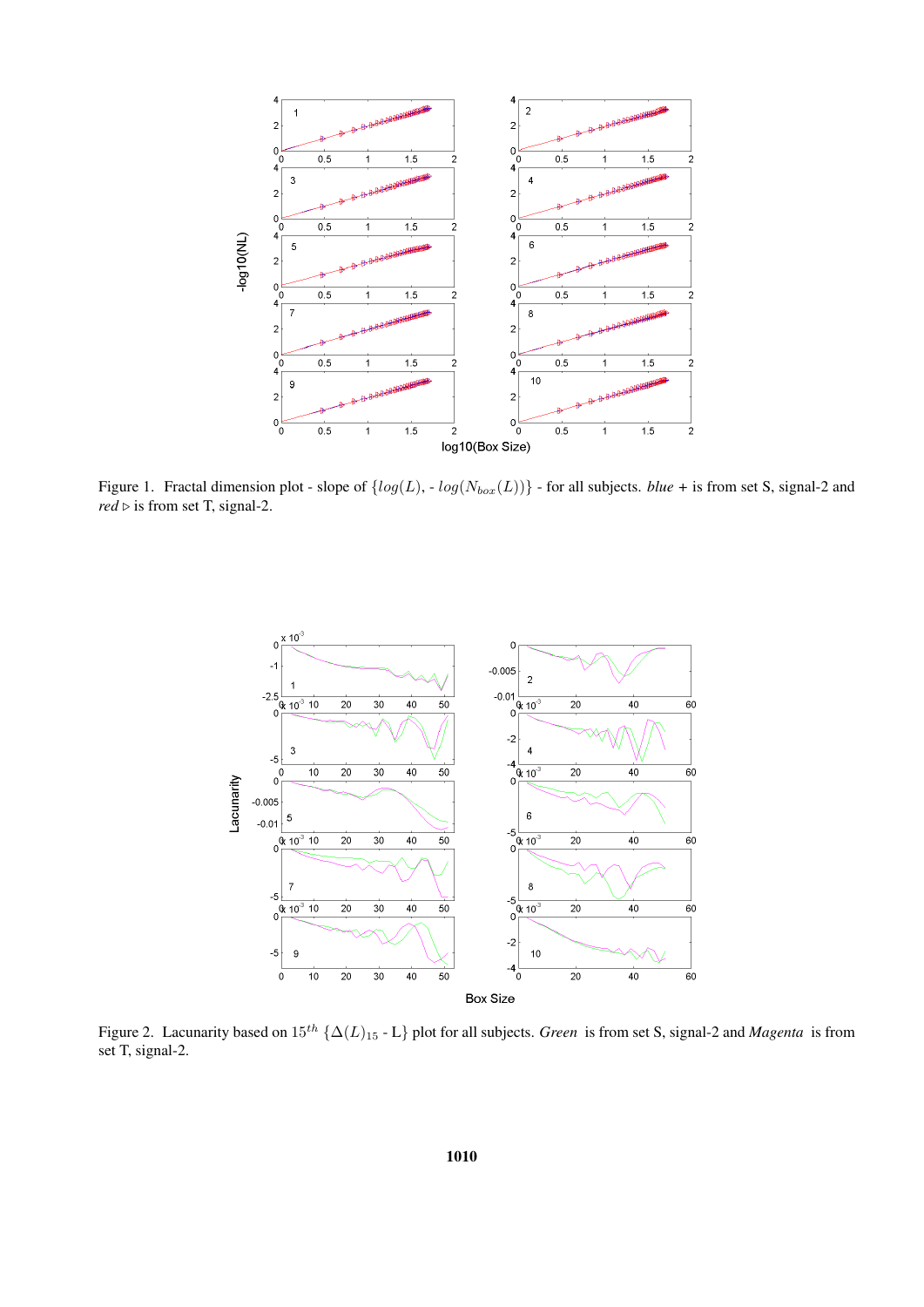Similarly, lacunarity based on higher mass moments were evaluated.

• Lacunarity based on  $3^{rd}$  mass moment:

$$
\Delta(L)_3 = \frac{M_{box}^3(L)}{(M_{box}(L))^3} - 3 * \frac{M_{box}^2(L)}{(M_{box}(L))^2} + 2
$$
 (2)

The number of boxes required to span the point set -  $N_{box}(L)$  - and various mass moments -  $M_{box}^q(L)$  - were estimated up to box size 51, *i.e*,  $L = 51$ .

For perfectly fractal sets like Cantor set, Sierpinski triangle, Sierpinski curve the lacunarity plot  $(\Delta(L)_n)$  Vs. L) yields a line parallel to abscissa. For a statistically fractal set, lacunarity  $\Delta(L)_n$  is a function of box size, 'L'. For such a curve, we used the power law to best fit the data points.

• The equation for best fit:

$$
\Delta(L)_n = (a_n) * (L)^{m_n} - 1 \qquad (3)
$$

For perfectly fractal sets the value of index  $m_n$  is zero and coefficient  $a_n$  represented the lacunarity of the set.

### **2.2. Selection of ECG signals for analysis**

The lacunarity Vs. box size plots  $\{\Delta(L)_n - L\}$  for each subject from *set S and T* were plotted on the same axes for signal-1 and signal-2 separately (figure-2 presents the plot for signal-2, the lacunarity plots for signal-1 is not presented due to lack of space). It was seen that plots were wavy as predicted by Bloomenfeld and mandelbrot. Further, it was seen visually that in lacunarity plots for signal-2, the difference in frequency between the set S data and set T data were more for all the subjects. Thus signal-2 was selected for the analysis of the result.

# **2.3. Qualitative measurement of frequency difference**

The difference in frequency between lacunarity plot of S-type signal and T-type signal was determined in the following two steps.

1. At first the normalized cross-correlation function *xcorr* in Matlab was used to estimate the phase difference between these two (i.e., *S-type* and T-type lacunarity) sequences. It yields a plot of phase lags between these two sequences.

2. This plot was further analysed to estimate of the frequency difference between these two sequences.

The frequency difference between *S-type* and *T-type* signal (for signal-2) was estimated by this method.

# **3. Results**

The fractal dimension plot - slope of  $\{log(L),$  $log(N_{box}(L))$  - is presented in figure-1 for signal-2. Each



Figure 3. The change in frequency plot between S and T signals (signal-2) with the total sequence length. Legends are for subject 01 to subject 10



Figure 4. The lacunarity plot with the best fit lines for S (*symbol* +) and T (*symbol* o) signals (signal-2). The best fit line magenta is for S and black is for T. Both the best fit lines have merged. This is for subject-4

sub-image in this figure corresponds to one subject and contains fractal dimension plot of signal-2 from *set S* and *set T*.

The lacunarity plot -(based on  $15^{th}$  moment of mass,  ${\Delta(L)_{15}}$  - L}) - is presented in Fig.2 for signal-2. Each sub-image in this figure corresponds to one subject and contains lacunarity plot of signal-2 from *set S* and *set T*.

The difference in frequency between S and T type signal is presented in figure-3. The legend corresponds to subjects 01 to 10.

The lacunarity plots for subject-4 and subject-6 are presented in figure-4  $\&$  5. The best fit lines obtained by equation-3 are superimposed on them.